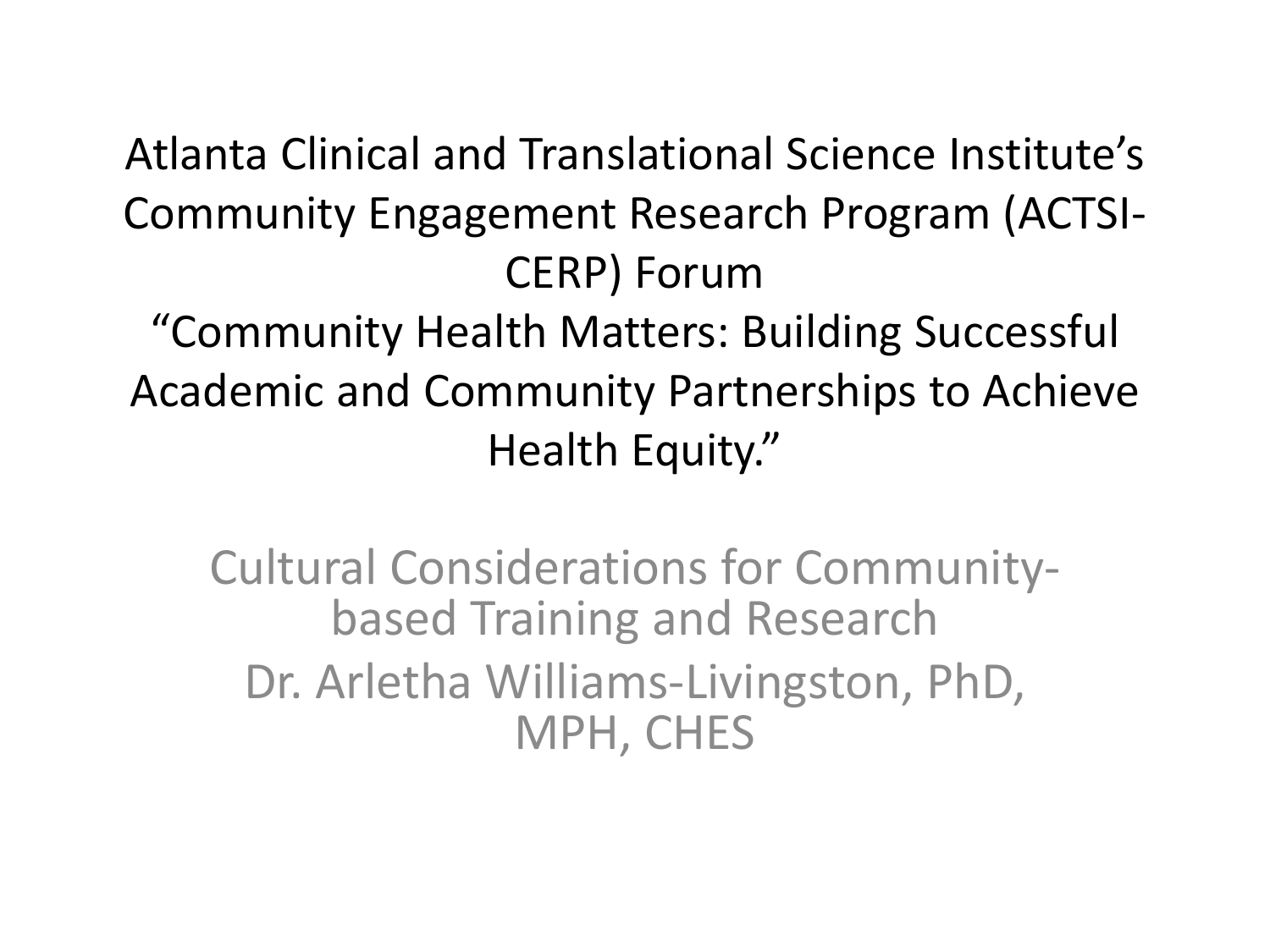# Introduction

As academic, corporate and community partnerships are forged to achieve health equity there are cultural considerations that must be taken into account to ensure that the community's interests are being protected. Some of these considerations include:

- 1. recognizing the inherent cultural limitations of standard approaches to research (training, technical assistance partnerships),
- 2. appreciating that training/research must have an ecological (encouraging reciprocity between people and their environment) orientation,
- 3. fostering a commitment to social innovation,
- 4. facilitating a commitment to empowerment within communities, and
- 5. respecting cultural diversity, translating this respect into a planning design and methodology that is consistent with the cultural reality of the targeted community.

This presentation will highlight best practices and will consist of a brief PowerPoint presentation and hands-on participatory instruction.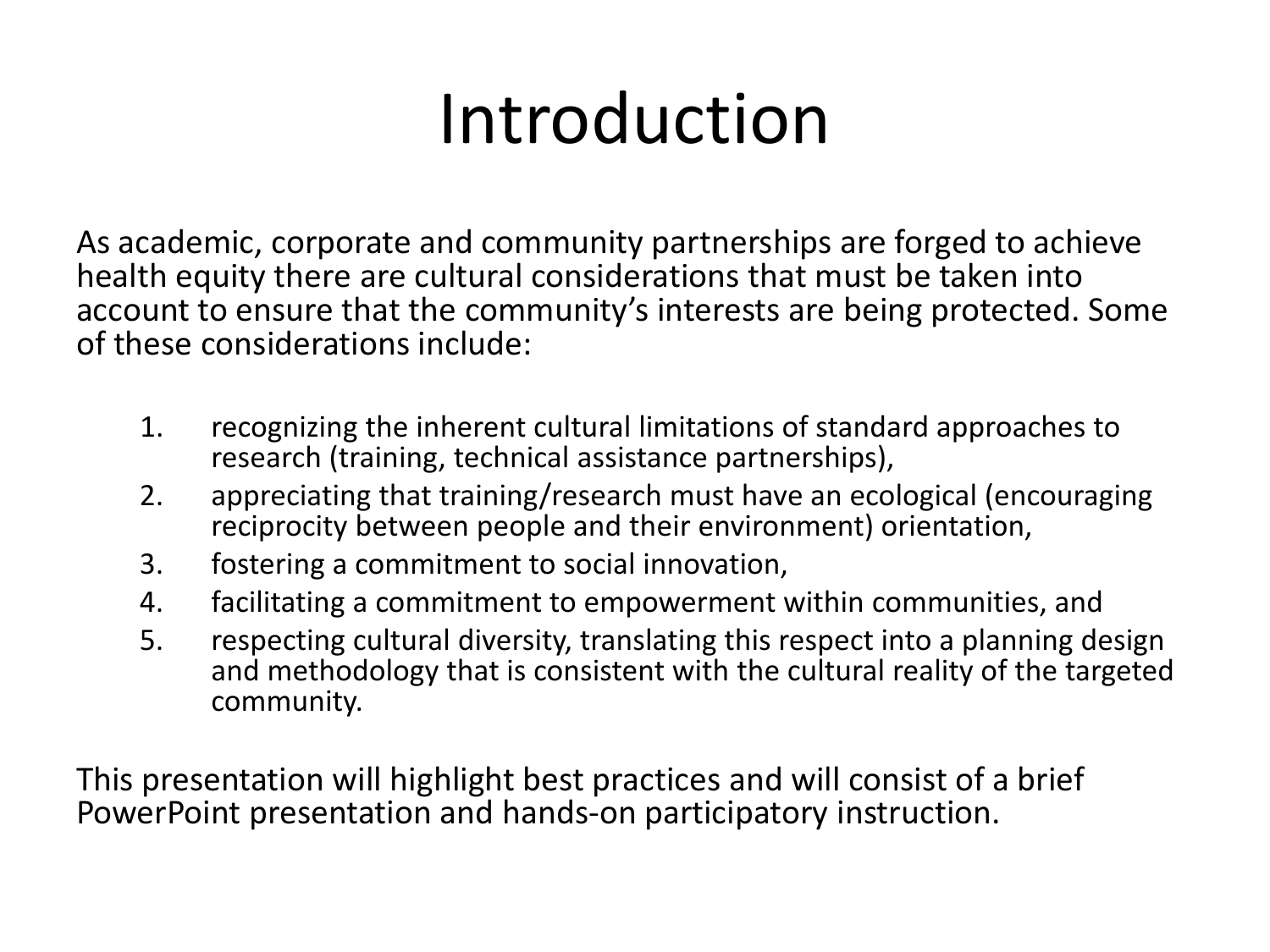**Consideration #1: recognizing the inherent cultural limitations of standard approaches to research (training, technical assistance partnerships)**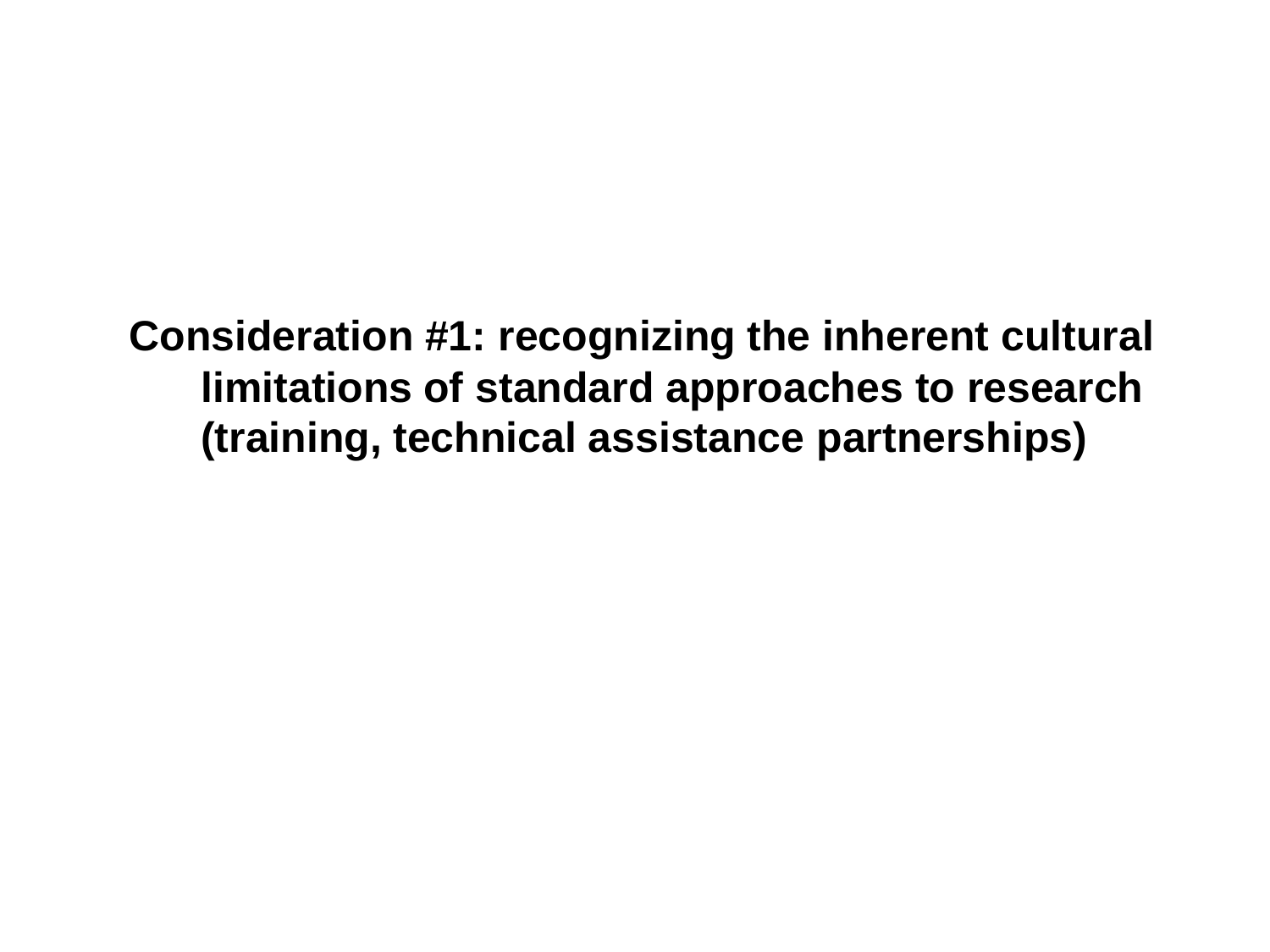## What is Culture?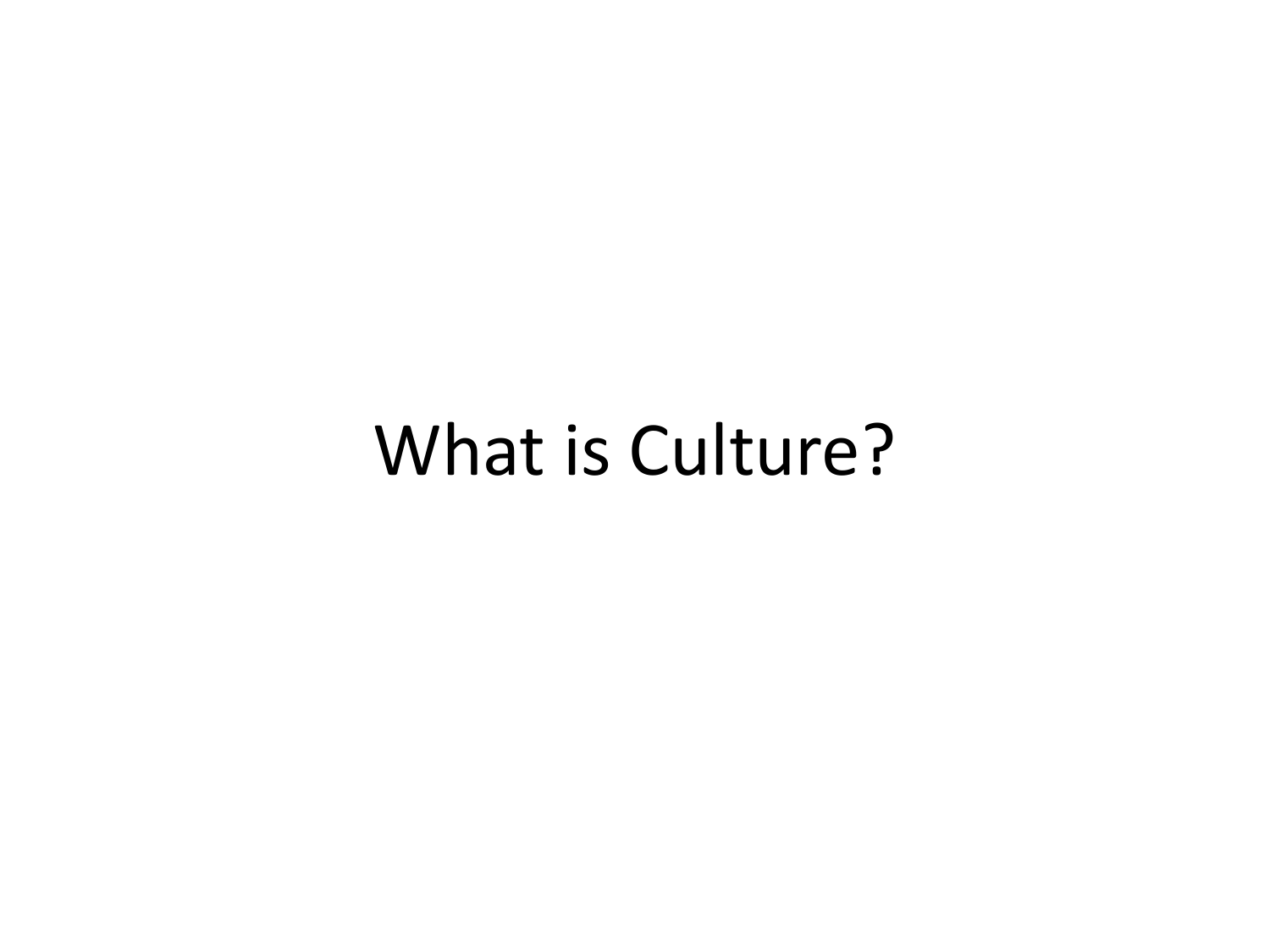# Culture

- "Culture consists of all ideas about why to do things, how to do things, how to do things, the language required to convey those ideas and the tools and techniques involved in doing them."- Theophile Obenga
- Why would cultural considerations be critical in developing community partnerships to achieve health equity?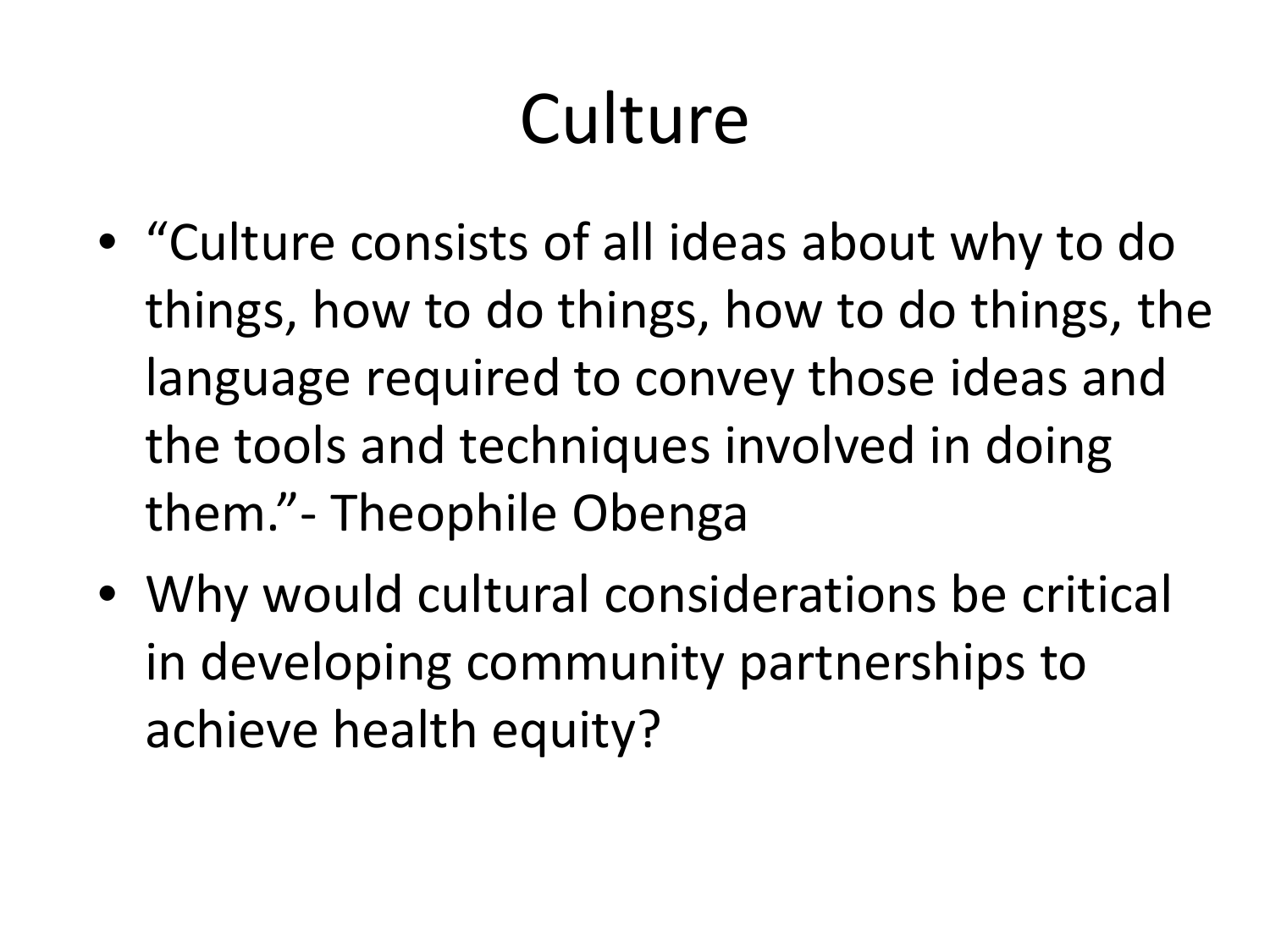# When "research" goes wrong…

- The limits of Western Empiricism
	- The imposition of Western/European values on other cultures
	- The concept of "the other"/Racism, other "isms"
	- Historical violations predicated on the above (genocides, domination, experiments,…)
	- Result in un-empowered, oppressed people, cultural groups
	- "standard" approaches to community research, technical assistance, training, evaluation, partnerships are based on these concepts…the benevolent benefactor

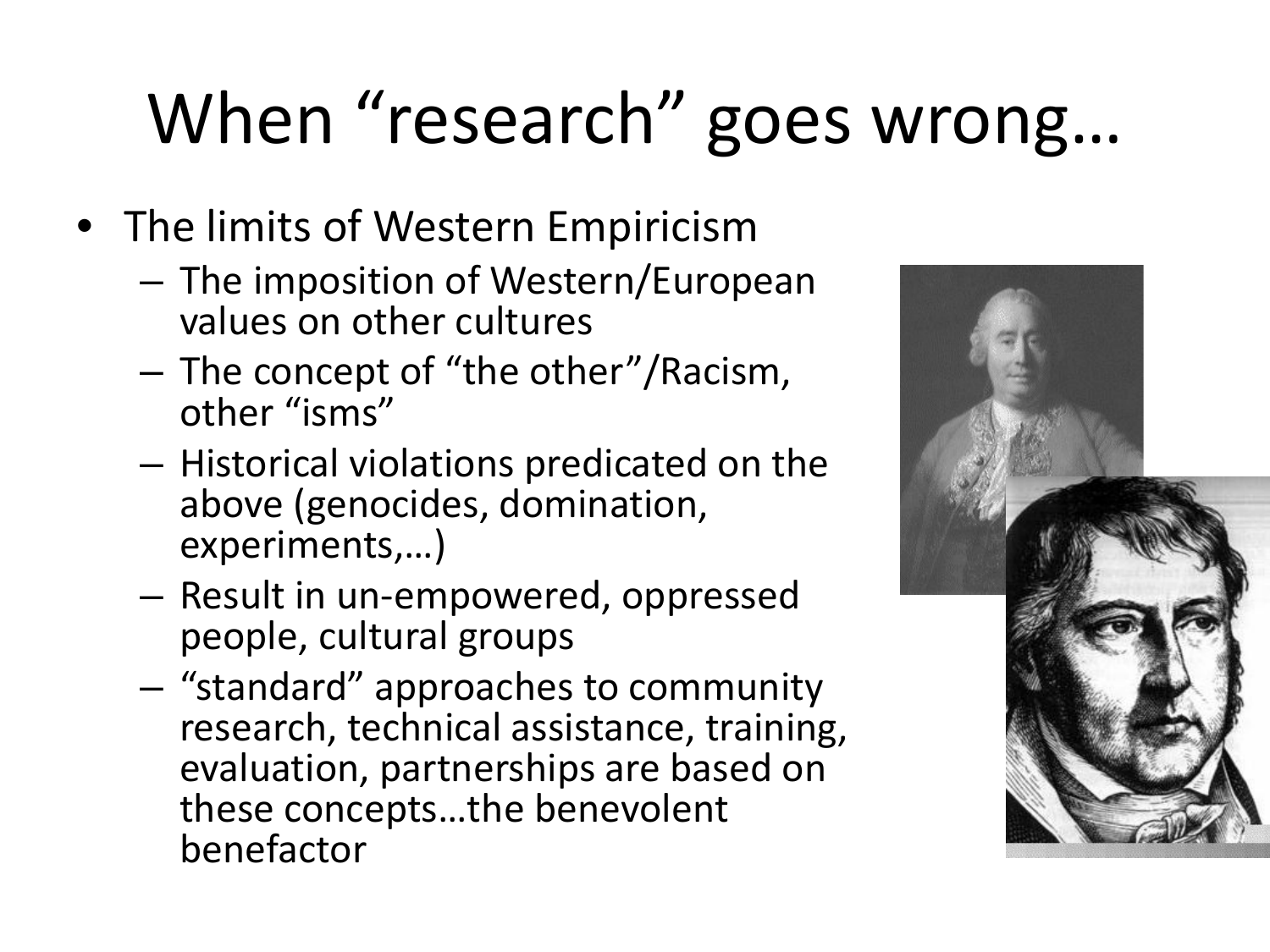### Understanding Cultural Identity Cheikh Anta Diop



Three factors that contribute to the formation of a collective personality or cultural identity:

- The Historical Factor
- II. The Linguistic Factor
- III. The Psychological Factor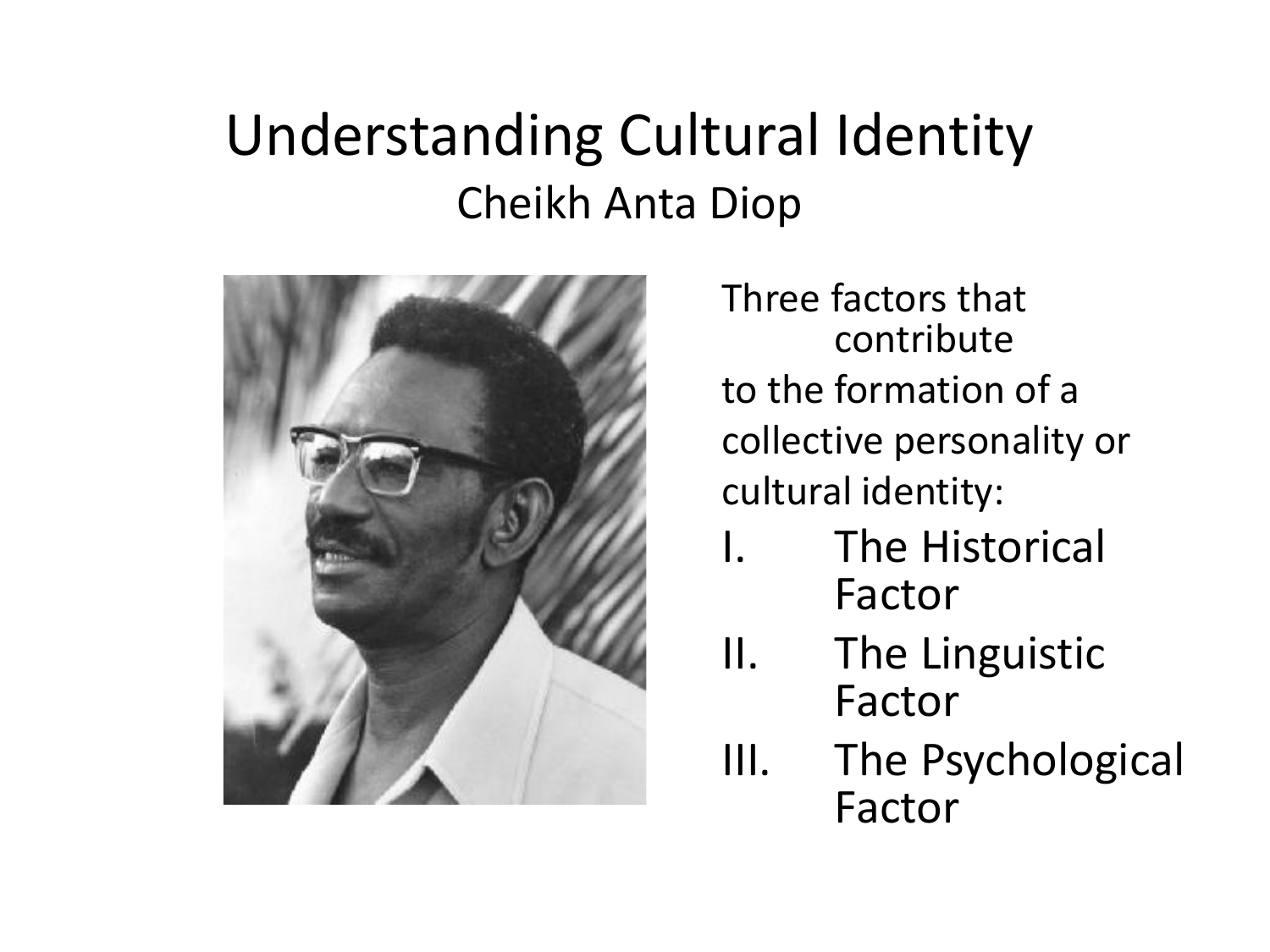**Consideration #2: appreciating that training/research must have an ecological (encouraging reciprocity between people and their environment) orientation**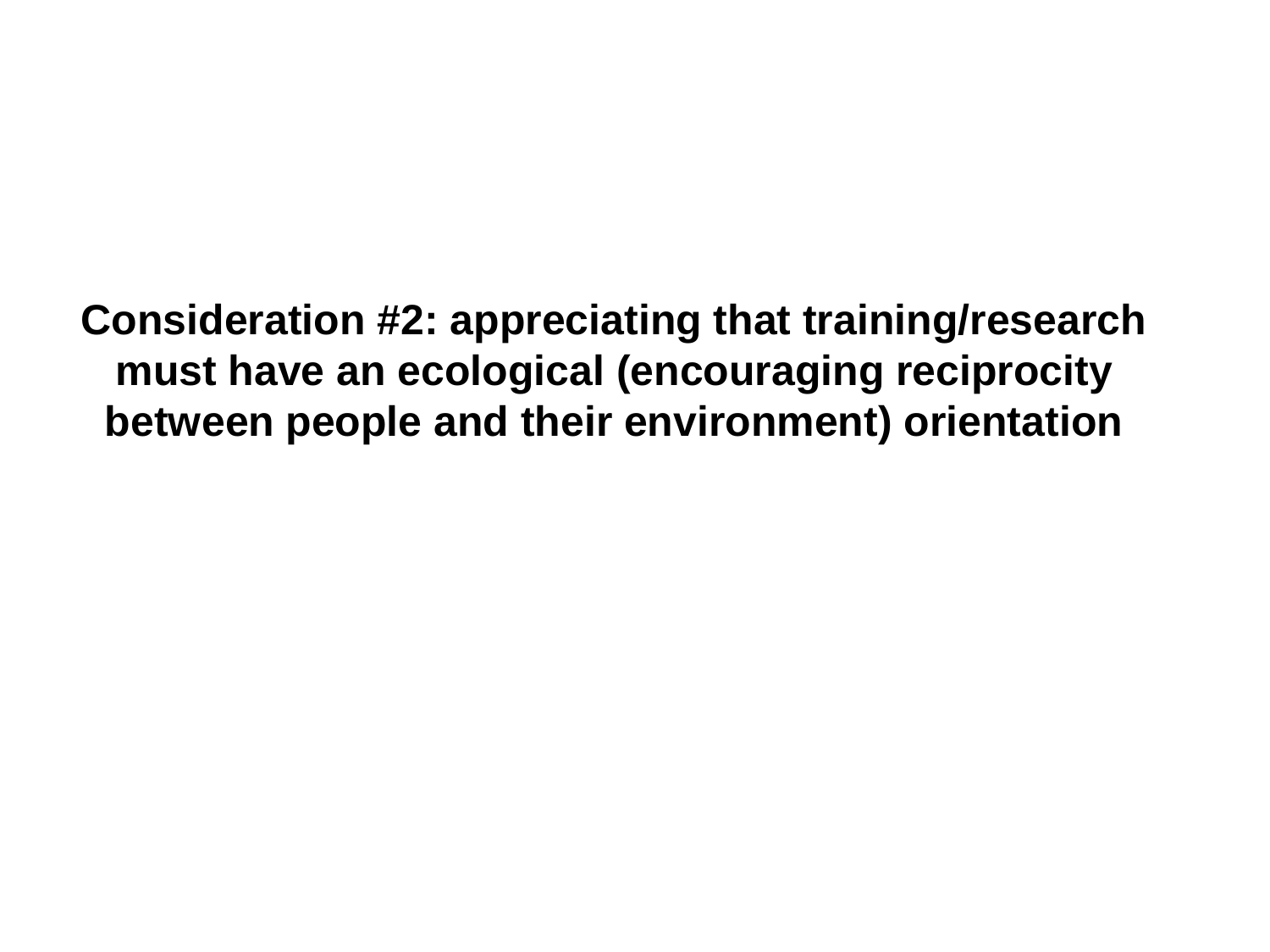# Partnership values

- **Interdependence** between partners (academic, corporate and community) which requires us to respect the community by including it as a functioning collaborator in the research enterprise;
- **Cultural diversity** which requires us to recognize the limitations in western empiricism when culture is not accounted for in the process of empirical investigation; and
- **Contextualized interpretation** which requires us to recognize and attend to the environmental context of the phenomenon under investigation, such that the meaning applied to behavior is congruent with the contextual setting in which the behavior occurs.
- Community **empowerment** in which the "community" is the agent of its own story , which leads to community and social change

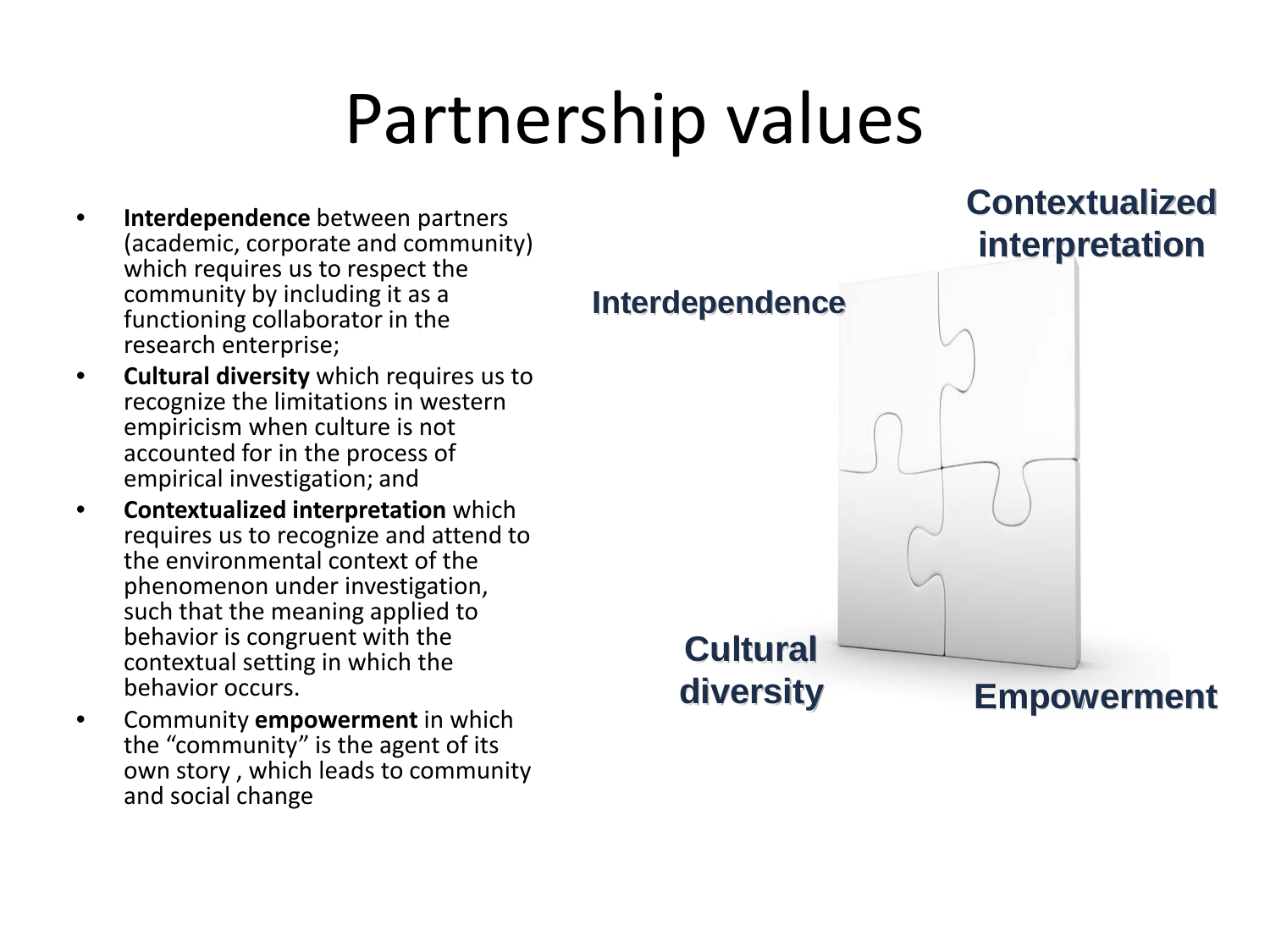### co a li tion (kō´ə lish**´**ən) v.

"A voluntary, strategic alliance . . . to enhance [our ability] to achieve a common purpose by sharing risks, responsibilities, resources and rewards."

Himmelman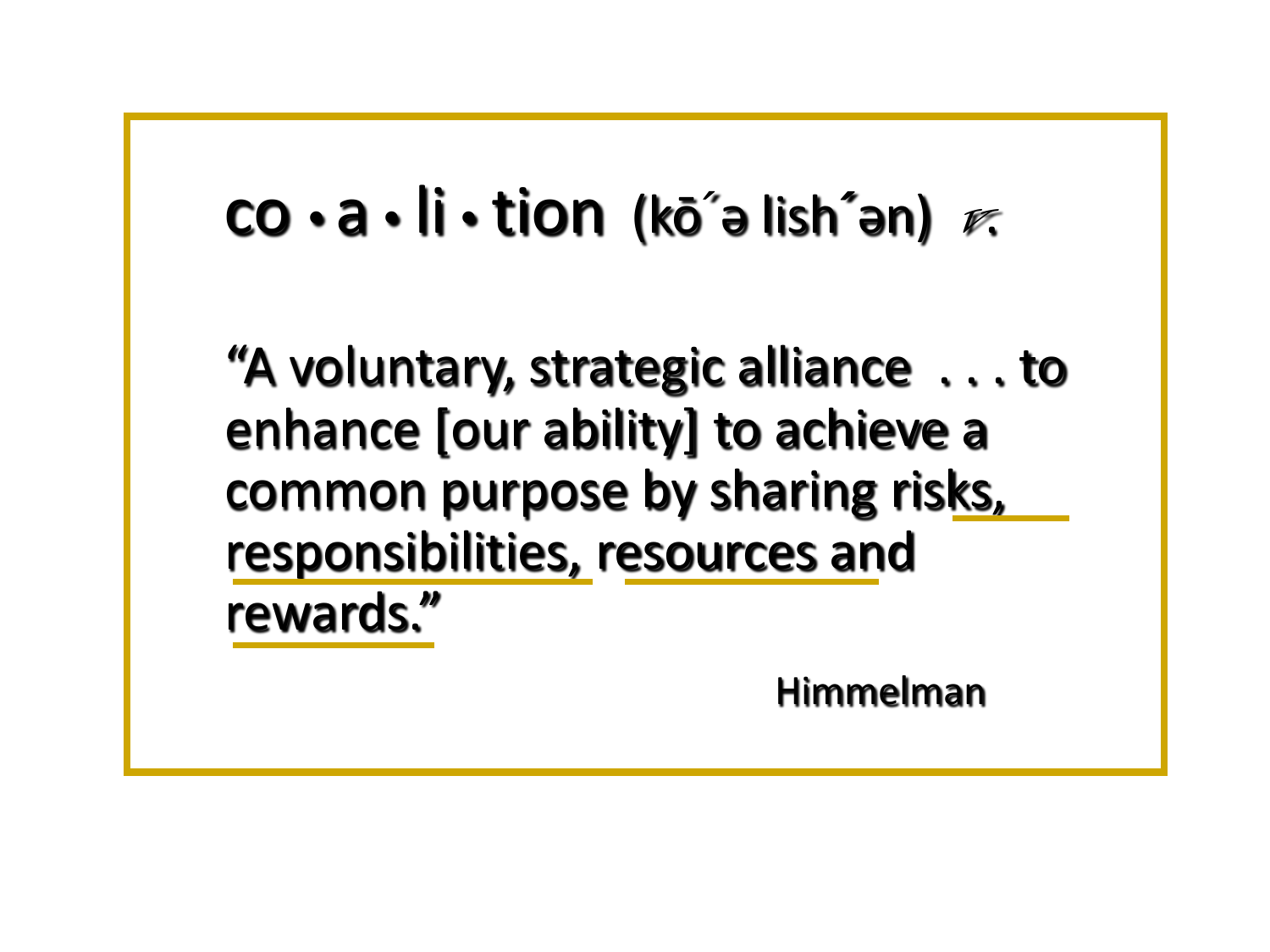### Community Coalition Action Theory

As an action oriented partnership, a coalition usually focuses on preventing or ameliorating a community problem by analyzing the problem; gathering data and assessing need; developing an action plan with identified solutions; implementing solutions; achieving outcomes; and creating social change (Butterfoss & Kegler, 2002).

### **Constructs**

- **Formation, Structure & Process**
	- Stages of development (propositions 1 & 2)
	- Community Context (proposition 3)
	- Lead agency/convener group (propositions 4-6)
	- Coalition membership (propositions 7 & 8)
	- Coalition operations and processes (propositions 9-13)
	- Leadership and staffing (propositions 14 & 15)
	- Structures (proposition 16)
- **Interventions and outcomes**
	- Pooled member & external resources (proposition 17)
	- Member engagement (proposition 18)
	- Assessment and planning (proposition 19)
	- Implementation of strategies (proposition 20)
	- Community change outcomes (proposition 21)
	- Health and Social outcomes (proposition 22)
	- Community capacity (proposition 23)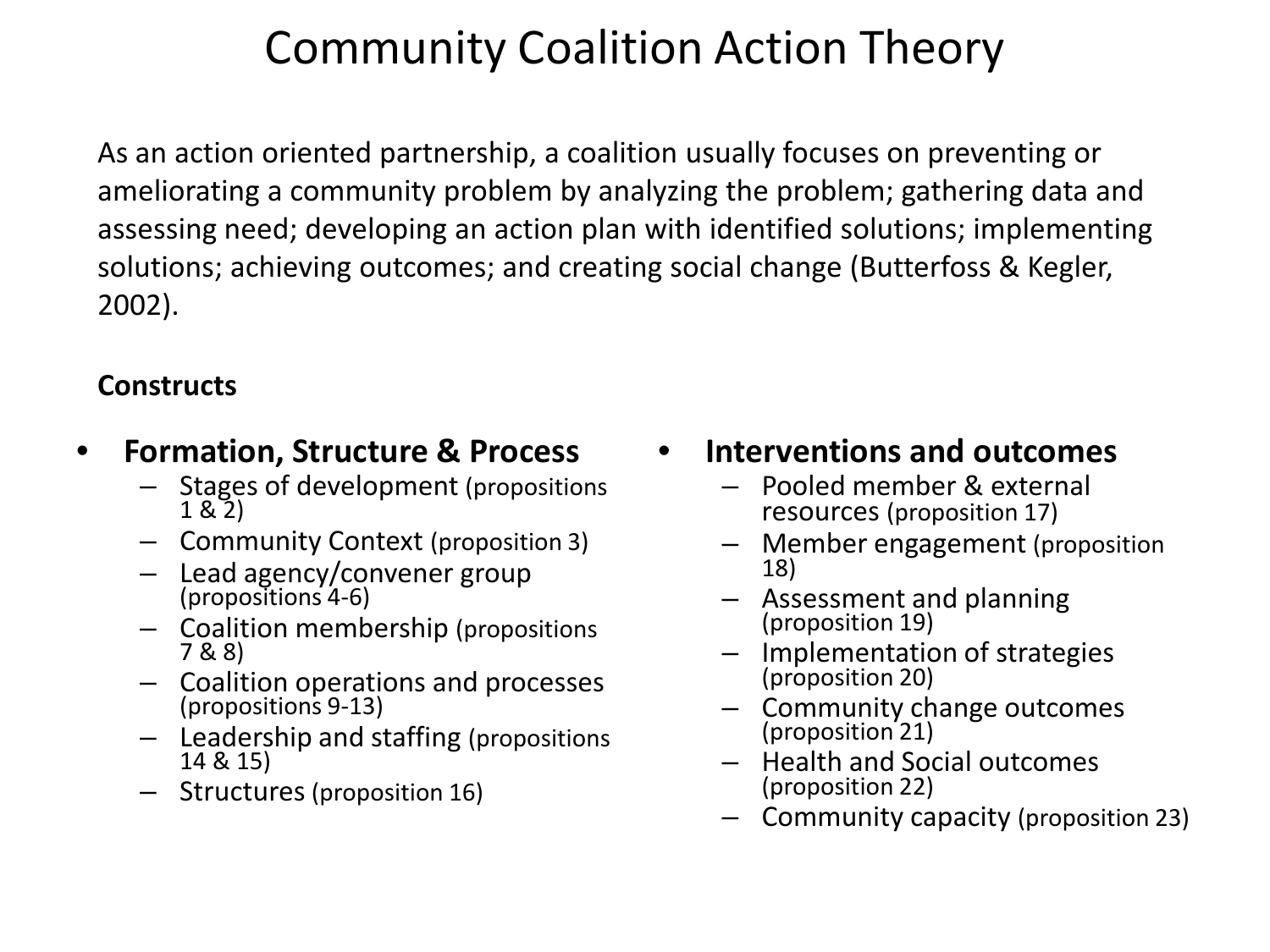### **Consideration #3: fostering a commitment to social innovation**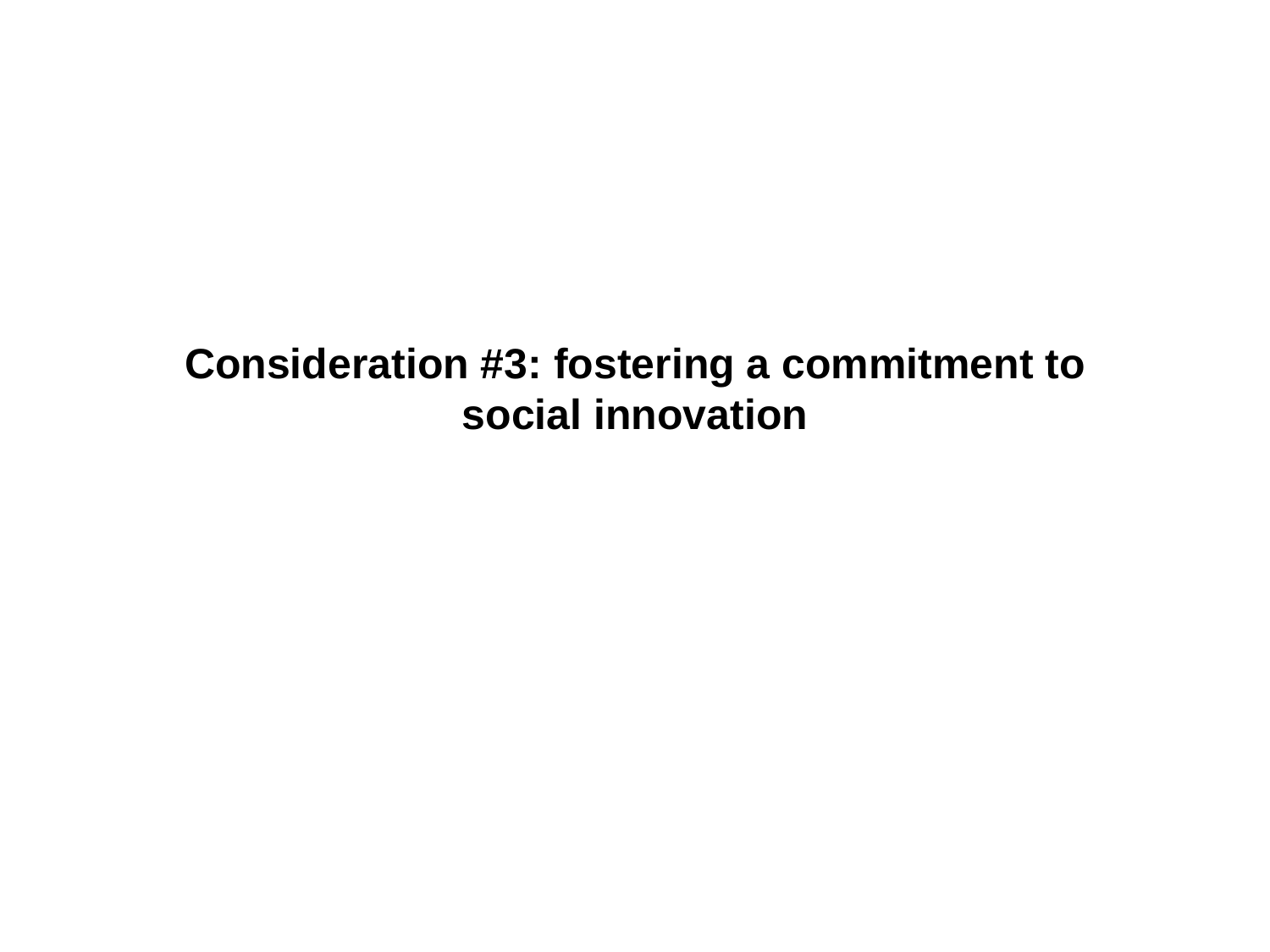### Innovation is a process of constant reinvention

#### • *How to embrace social innovation:*

- *Plan*
	- Innovation is not a nebulous notion that only happens every decade in large companies like apple. Set aside time in your weekly, monthly or even daily meetings where staff have an opportunity to share ideas and projects.
- *Change the Space (and do it often)*
	- Embrace experimentation, allowing staff and your organization to make mistakes. Be willing to take risks that make you uncomfortable and learn to do it cheaply. Ask your staff to develop a new way of completing an old task weekly.
- *Embrace Technology*
	- Don't run from technological changes. Be willing to use new software, media, and platforms. Think ahead and try new systems to accomplish everyday tasks with the intent of simplifying and becoming more efficient.
- *Pollinate*
	- Collaborate and share often. Cultivate creative clusters within the organization that share best practices, knowledge and perspectives. Don't let your team members remain anonymous when genius strikes.
- The capacity of your organization to build, grow and expand is based on its ability to innovate, particularly in service industries like non-profit organizations, CBO's and NGO's. You have the transformative power to facilitate change, not only within your organization but also within the community. Remember that innovation requires opportunities for continuous learning, using old things in new ways, and making mistakes. Enjoy the innovative process and the growth that comes from it.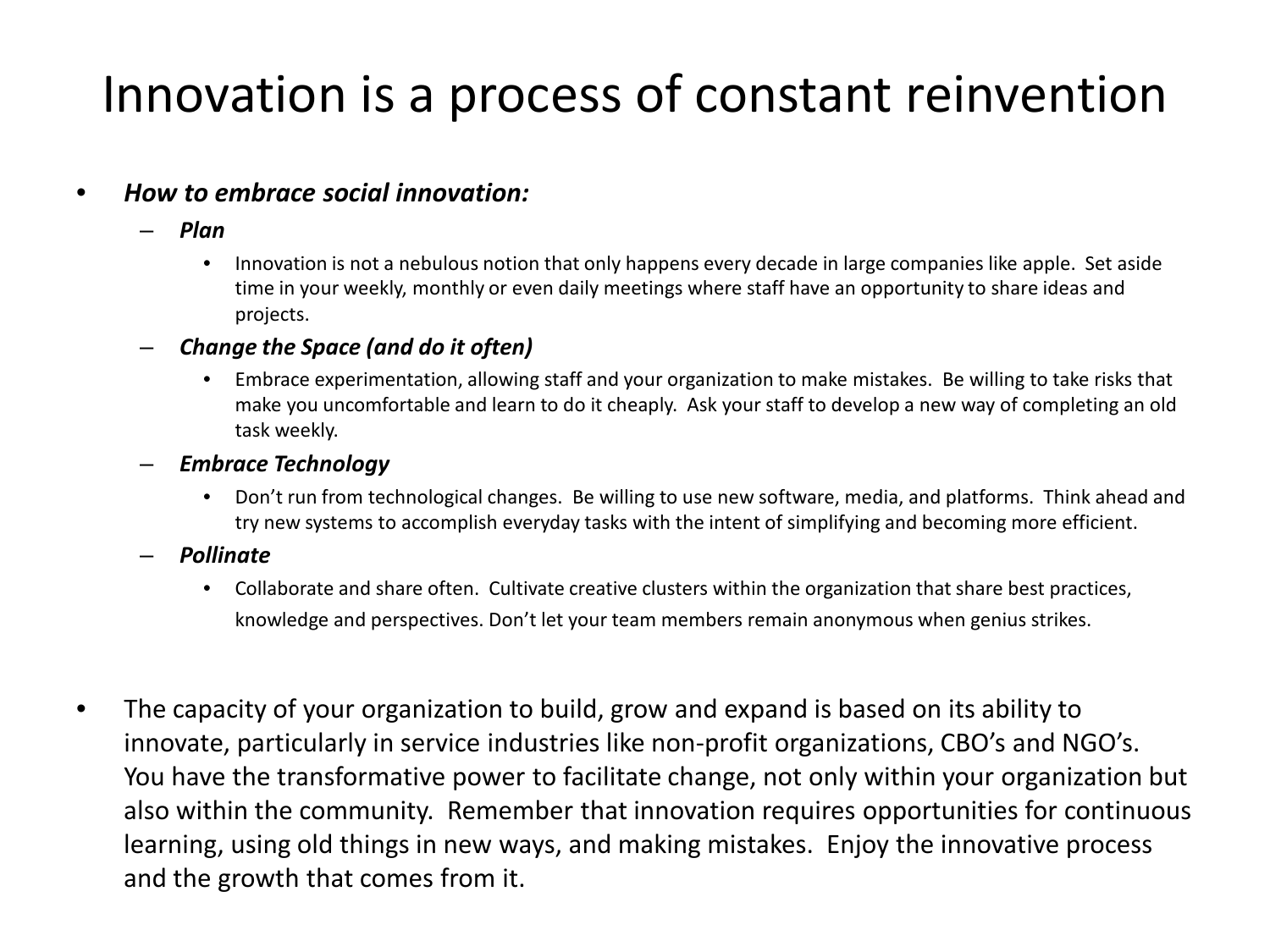### **Consideration #4: facilitating a commitment to empowerment within communities**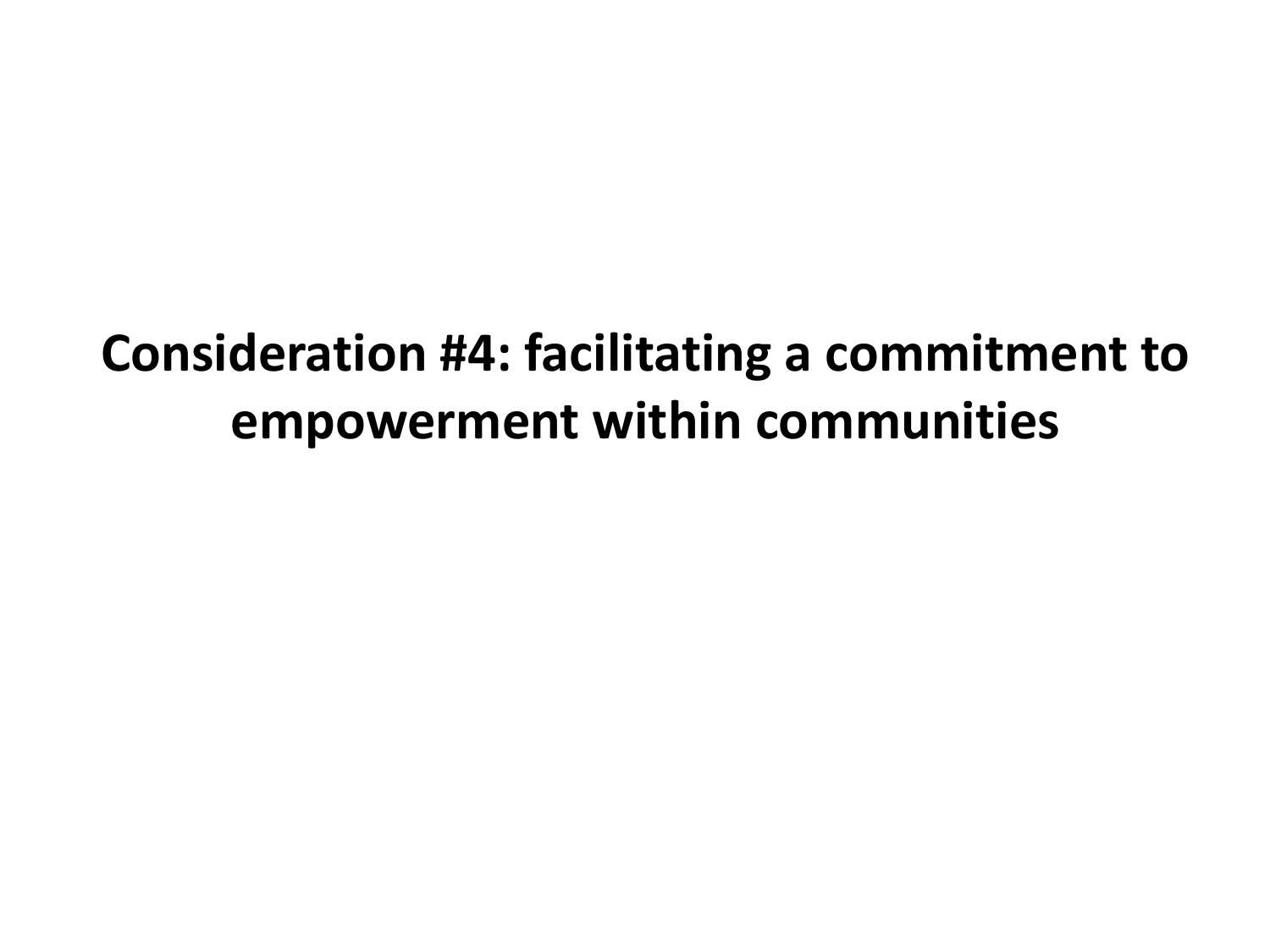# Partnerships must

- emphasize community empowerment,
- engage in strategies such as community organizing/mobilization, constituent involvement and development of resident leadership,
- involve the community in defining and resolving community issues,
- conduct projects which promote change at the level of the individual, family, neighborhood, group, and broader society,
- and are devoted to systems change and policy change as a way to promote health, prevent disease, and/or address social problems.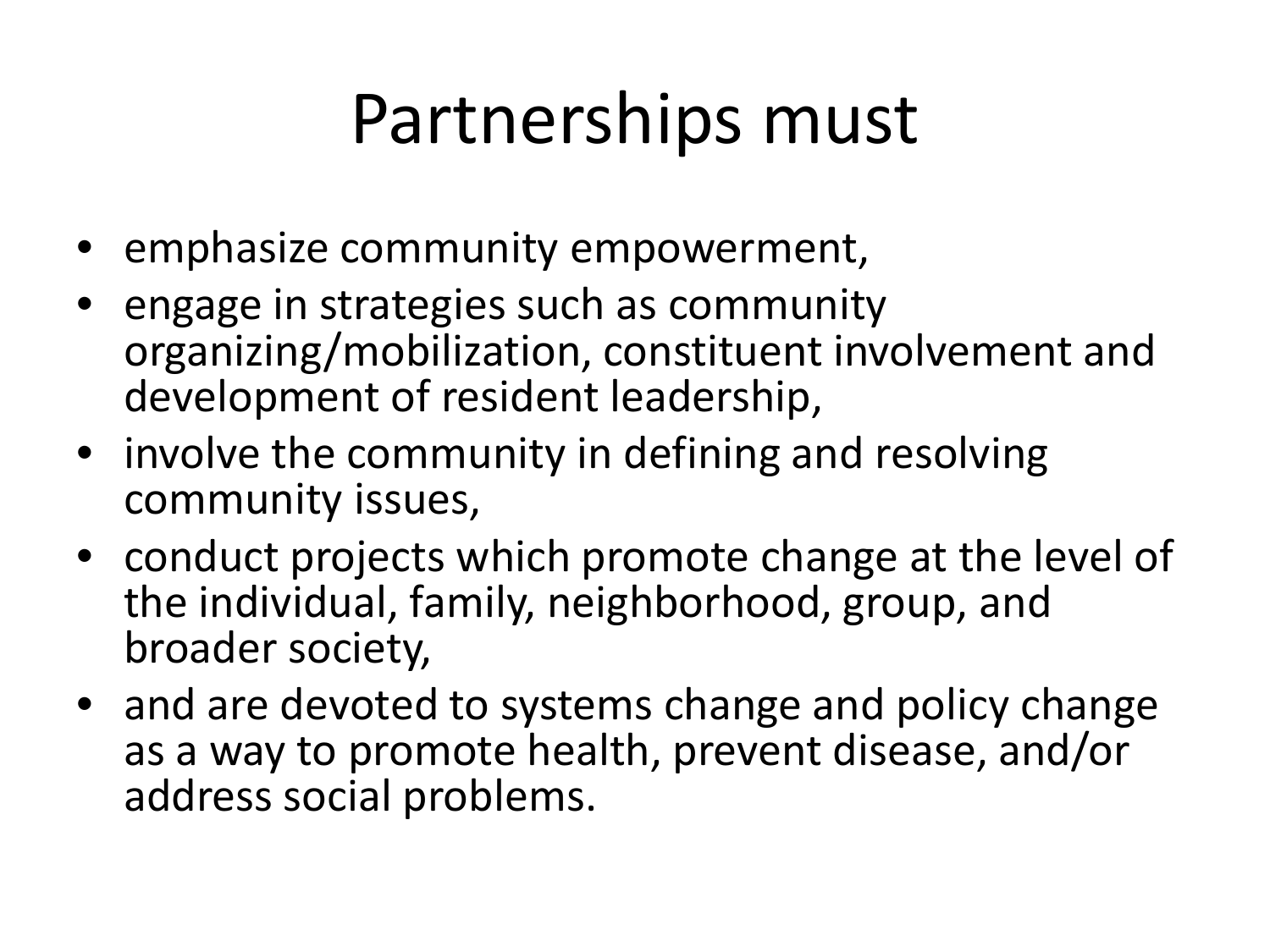## A Community Capacity Building Model

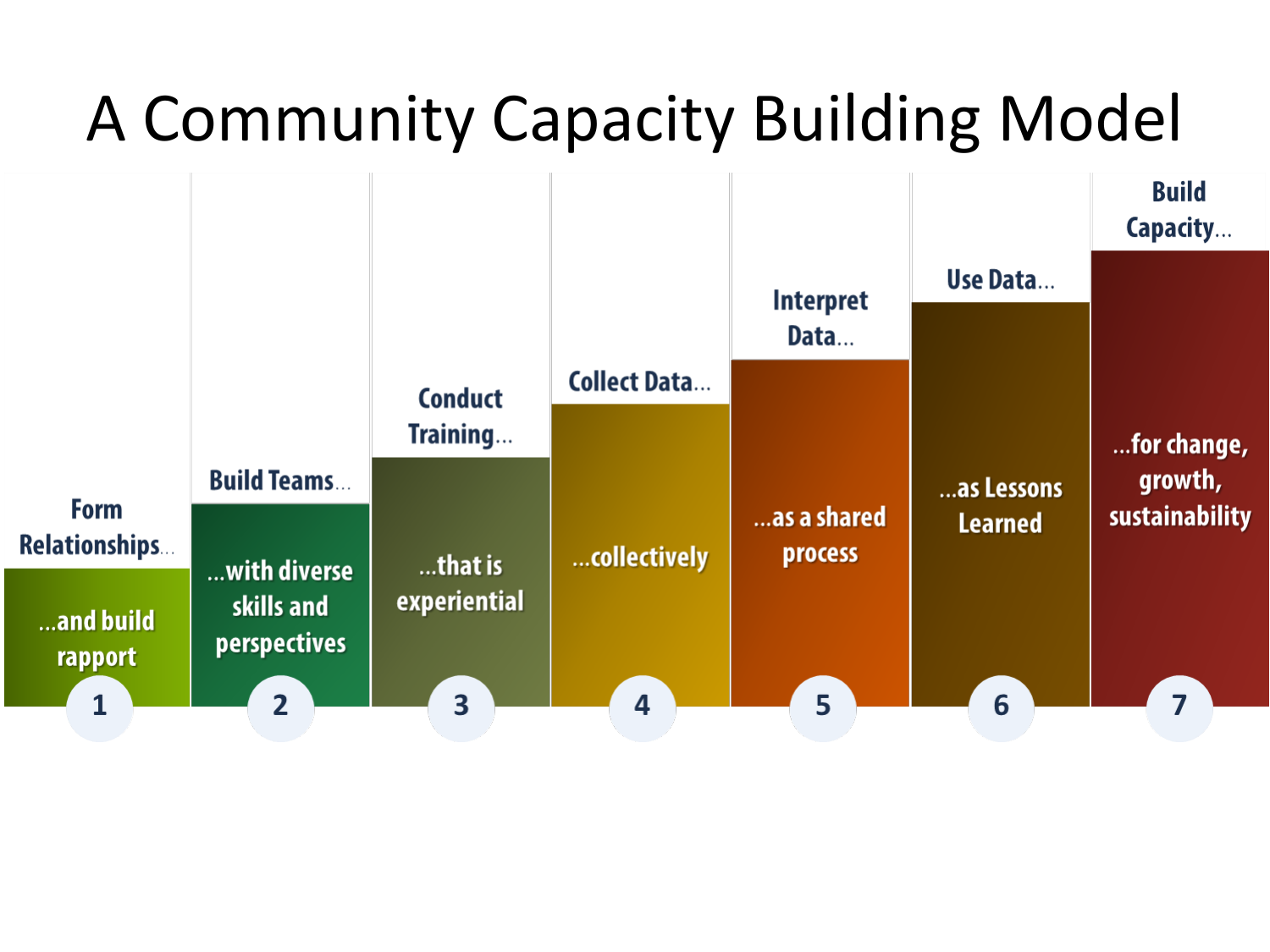**Consideration #5: respecting cultural diversity, translating this respect into a planning design and methodology that is consistent with the cultural reality of the targeted community.**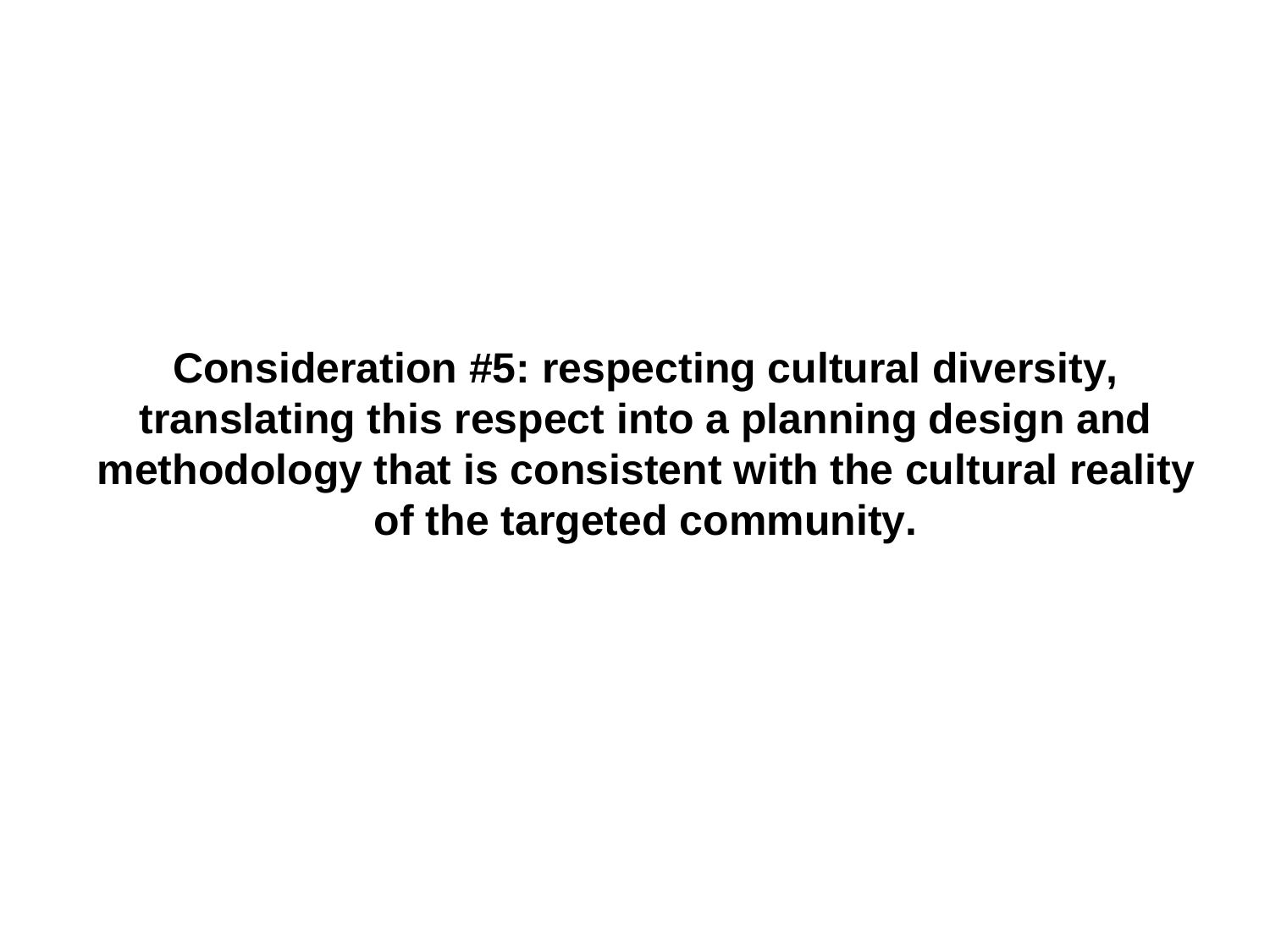# What is cultural diversity?

- Cultural diversity
	- the cultural variety and cultural differences that exist in the worl d, a society, or an institution
	- the inclusion of diverse people in a group or organization (dictionary.com)
	- **Cultural diversity** (also known as **multiculturalism**) is a group of diverse individuals from different cultures or societies. Usually cultural diversity takes into account language, religion, race, sexual orientation, gender, age and ethnicity. Companies started to embrace corporate diversity in the early 2000s. This was due to many trends in demographics and a changing workforce. (study.com)
- Moving from cultural diversity to cultural pluralism: respecting intersectionality and respect for human rights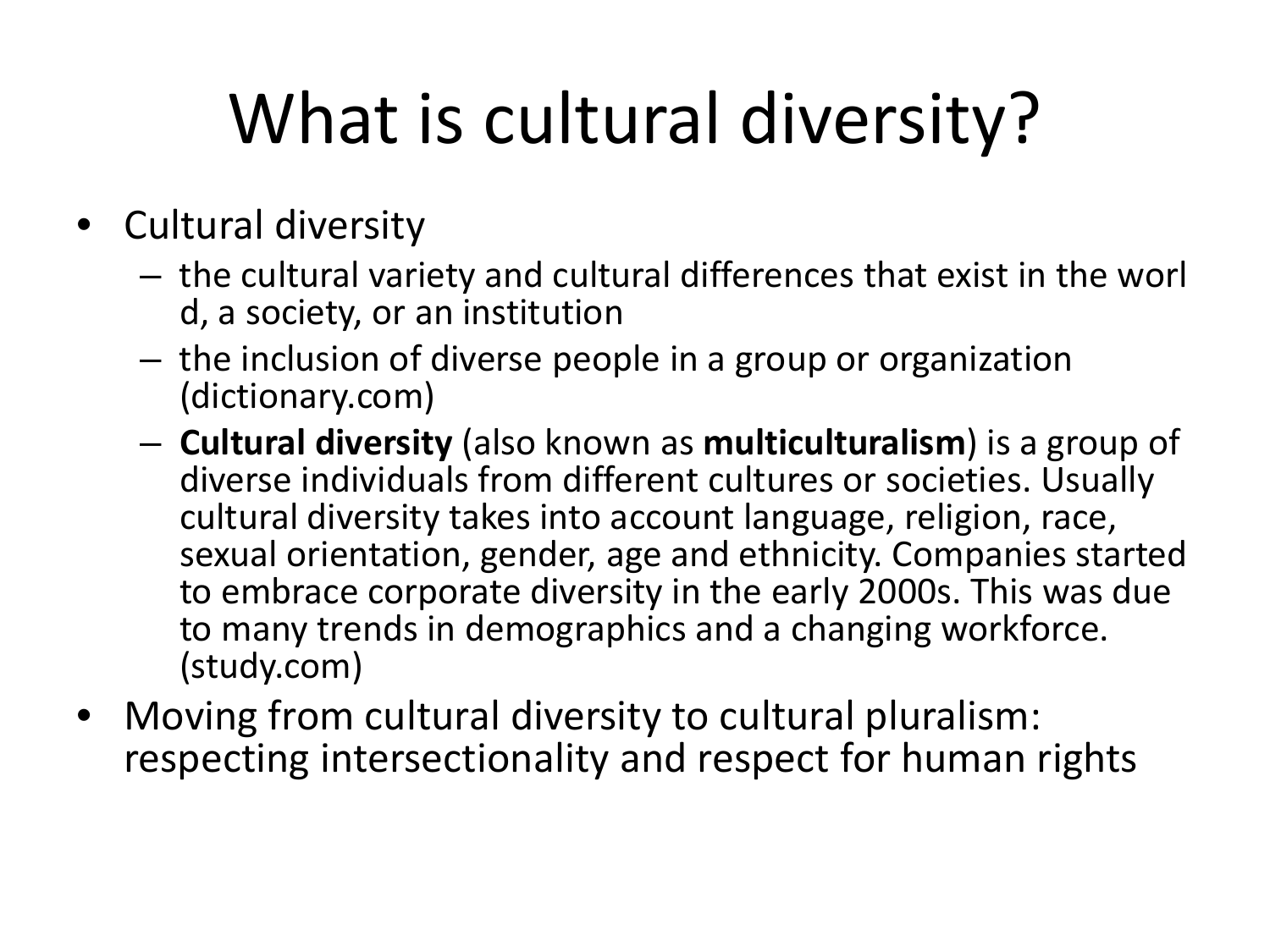### **Cultural Considerations for Partnership Engagement**

- How to vet an organization
	- how do actions support words? Where is the money invested, what were the outcomes?
	- Places for investigation
		- 990s (if 501 c3), company annual report
		- Internet
		- Community References
	- Alignment with culture, values
	- Commitment to social change & empowerment
- Pledge to become "Cultural (Health) Workers."
	- Understand who you are?
	- Understand the culture and values of your community members
	- Understand the culture and vales of others
	- Base partnerships on shared understanding, respect and ensuring mutual benefit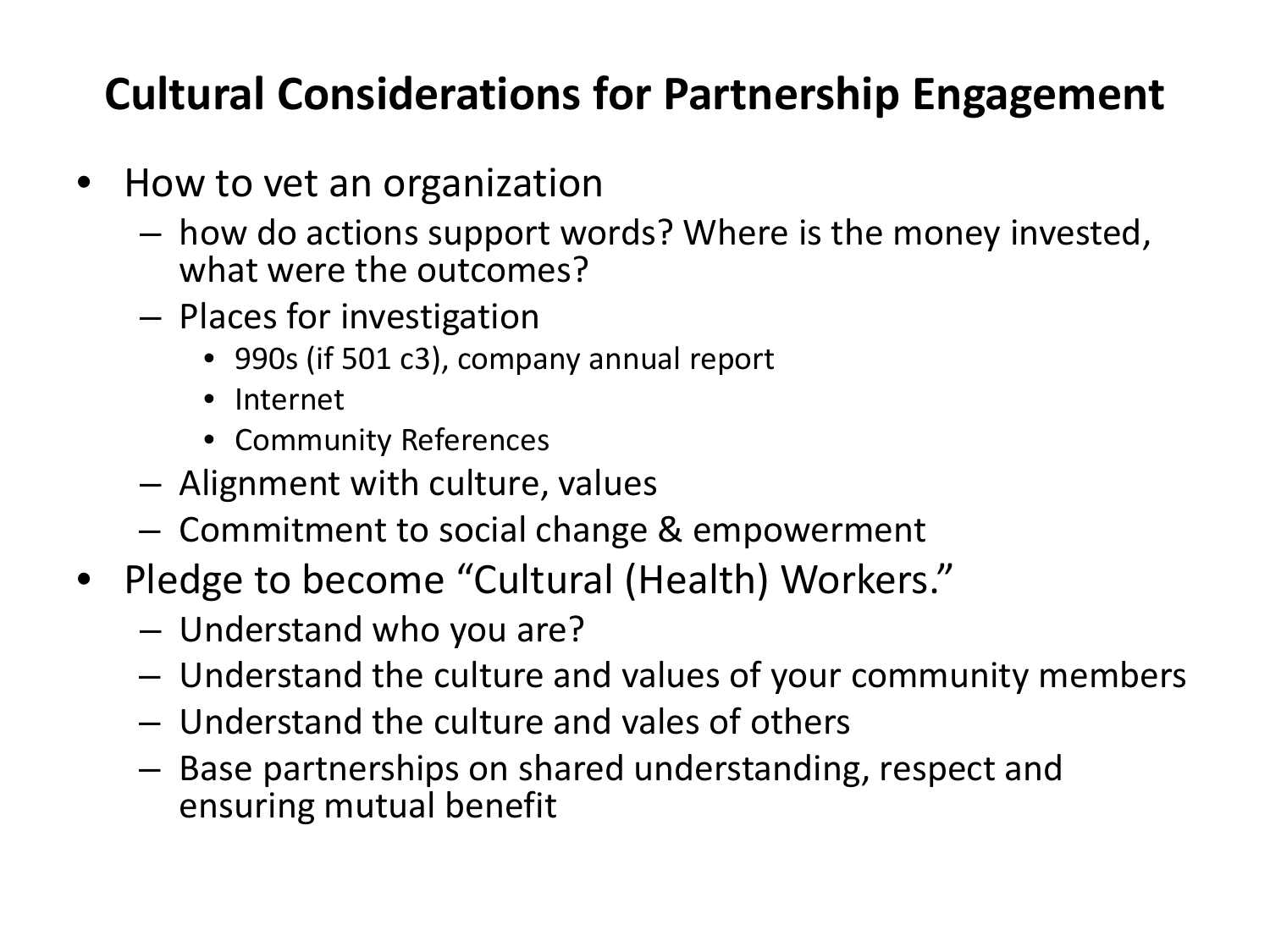## Activity

- Cultural Genograms (Hardy & Laszloffy MFT)
	- Purpose: awareness and sensitivity
	- Directions
		- Culture(s) of origin- (cultural group(s) from which you've descended)
		- Organizing principles- fundamental constructs which shape perception, beliefs, and behaviors of members of a group, basic structures upon which all other aspects of culture are based
		- Principles of pride/shame
		- Create your own symbols/colors- develop a key
		- Identify intercultural marriages/relationships
		- Identify common cultural health conditions
		- Identify other cultural information you want to share
	- Presentation & Group discussion